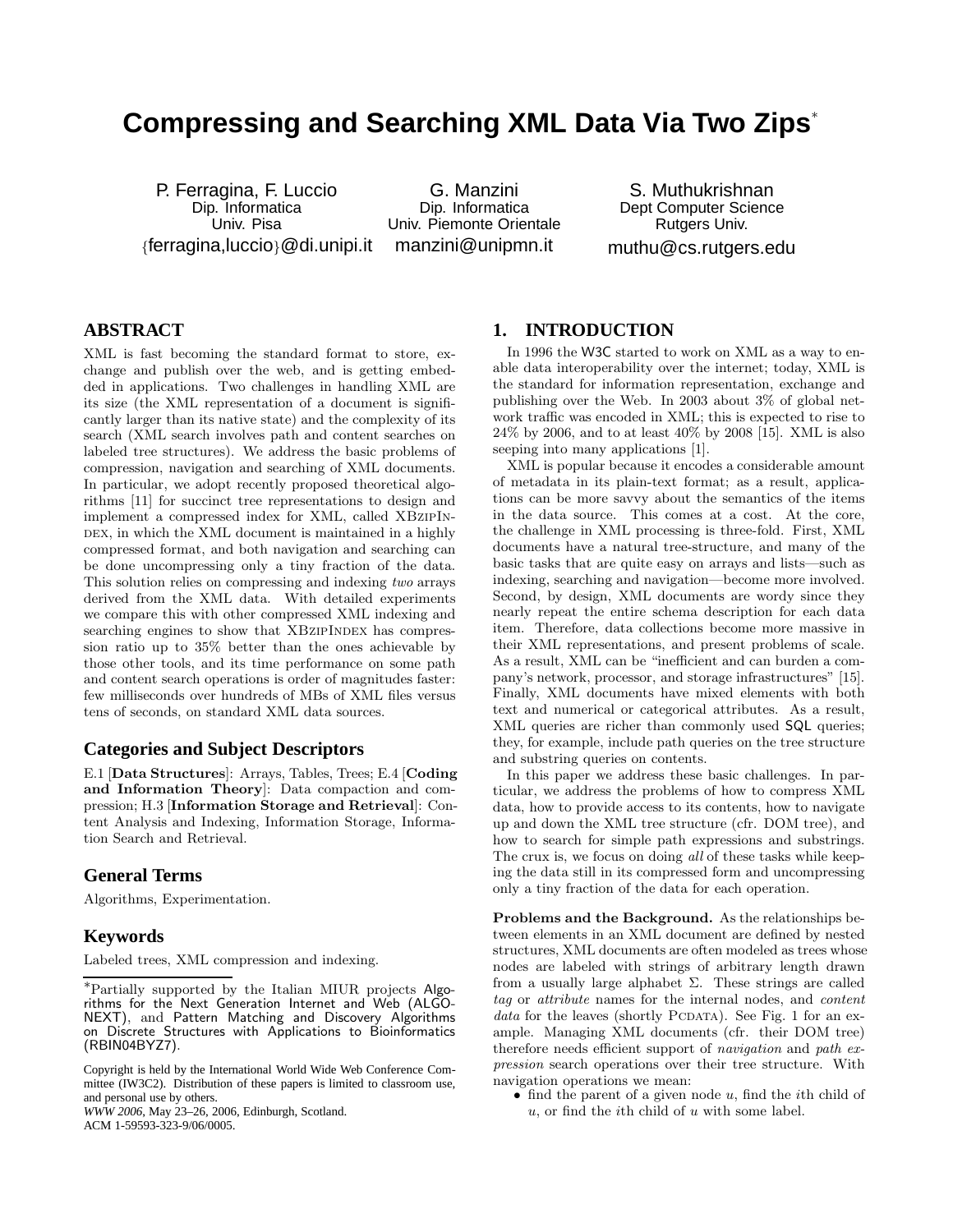With path expressions, we mean two basic search operations that involve structure and content of the XML document tree:

• Given a labeled subpath  $\Pi$  and a string  $\gamma$ , find either the set of nodes  $\mathcal N$  descending from  $\Pi$  ( $\Pi$  may be anchored to any internal node, not necessarily tree's root), or the occurrences of string  $\gamma$  as a substring of the PCDATA contents of  $\mathcal{N}$ 's nodes.

The first search operation, called SubPathSearch, corresponds to an XPATH query having the form  $//\Pi$ , where  $\Pi$  is a fullyspecified path consisting of tag/attribute names. The second search operation, called ContentSearch, corresponds to an XPATH query of the form //Π[contains(., $\gamma$ )], where Π is a fully-specified path and γ is an arbitrary string of characters.

The text book solution to represent the XML document tree for navigation—finding parents and children of nodes in the tree—uses a mixture of pointers and hash arrays. Unfortunately, this representation is space consuming and practical only for small XML documents. Furthermore, while tree navigation takes constant time per operation, SubPath-Search and ContentSearch need the whole scan of the document tree which is expensive. In theory, there are certain sophisticated solutions (see [5, 14] and references therein) for tree navigation in succinct space but they do not support the search operations above. If SubPathSearch is a key concern, we may use any summary index data structure [6] that represents all paths of the tree document in an index (two famous examples are Dataguide [16] and 1- or 2-indexes [22]). This significantly increases the space needed by the index, and yet, it does not support ContentSearch queries efficiently. If ContentSearch queries are the prime concern, we need to resort more sophisticated approaches— like XMLnative search engines, e.g. XQUEC [4],  $F\&B$ -INDEX [29], etc.; all of these engines need space several times the size of the XML representation.

At the other extreme, XML-conscious compressors such as [21, 3, 8]—do compress XML data into small space, but any navigation or search operation needs the decompression of the entire file. Even XML-queryable compressors like [27, 23, 10], that support more efficient path search operations, incur into the scan of the whole compressed XML file and need the decompression of large parts of it in the worst case. This is expensive at query time.

Recently, there has been some progress in resolving the dichotomy of time-efficient vs space-efficient solutions [11]. The contribution in [11] is the XBW transform that represents a labeled tree using two arrays: the first contains the tree labels arranged in an appropriate order, while the second is a binary array encoding the structure of the tree. The XBW transform can be computed and inverted in (optimal) linear time with respect to the number of tree nodes, and is as succinct as the information contained in the tree would allow. Also, [11] shows that navigation and search operations over the labeled tree can be implemented over the XBW transform by means of two standard query operations on arrays:  $\mathsf{rank}_{\alpha}(A, k)$  computes the number of occurrences of a symbol  $\alpha$  in the array prefix  $A[1, k]$ ; select<sub> $\alpha$ </sub> $(A, h)$  computes the position in A of the hth occurrence of  $\alpha$ . Since the algorithmic literature offers several efficient solutions for rank and select queries (see [5, 17] and references therein), the XBW transform is a powerful tool for compressing and searching labeled trees.

Our Contribution. The result in [11] is theoretical and relies on a number of sophisticated data structures for supporting rank and select queries. In this paper, we show how to adapt XBW transform to derive a compressed searching tool for XML, and present a detailed experimental study comparing our tools with existing ones. More precisely, our contribution is as follows.

(1) We present an implementation of the XBW transform as a compressor (hereafter called XBzip). This is an attractively simple compressor, that relies on standard compression methods to handle the two arrays in the XBW transform. Our experimental studies show that this is comparable in its compression ratio to the state-of-the-art XMLconscious compressors (which tend to be significantly more sophisticated in employing a number of heuristics to mine some structure from the document in order to compress "similar contexts"). In contrast, the XBW transform automatically groups contexts together by a simple sorting step involved in constructing the two arrays. In addition, XBzip is a principled method with provably near-optimal compression [11].

(2) We present an implementation of the XBW transform as a compressed index (hereafter called XBzIPINDEX). This supports navigation and search queries very fast uncompressing only a tiny fraction of the document. Compared to similar tools like XGRIND [27], XPRESS [23] and XQZIP [10], the compression ratio of XBzIPINDEX is up to  $35\%$  better, and its time performance on SubPathSearch and ContentSearch search operations is order of magnitudes faster: few milliseconds over hundreds of MBs of XML files versus tens of seconds (because of the scan of the compressed data inherent in these comparable tools). The implementation of XBzIPINDEX is more challenging since in addition to the XBW transform, like in [11], we need data structures to support rank and select operations over the two arrays forming XBW. Departing from [11] which uses sophisticated methods for supporting these operations on compressed arrays, we introduce the new approach of treating the arrays as strings and employing a state-of-the-art string indexing tool (the FM-index [13]) to support  $structure + content$ search operations over the document tree. This new approach of XBzIPINDEX has many benefits since string indexing is a well-understood area; in addition, we retain the benefits of [11] in being principled, with concrete performance bounds on the compression ratio as well as time to support navigation and search operations.

Both the set of results above are obtained by suitably modifying the original definition of XBW given in [11] that works for labeled trees to better exploit the features of XML documents. The final result is a library of XML compression and indexing functions, consisting of about 4000 lines of C code and running under Linux and Windows. The library can be either included in another software, or it can be directly used at the command-line with a full set of options for compressing, indexing and searching XML documents.

XBzipIndex has additional features and may find other applications besides compressed searching. For example, it supports tree navigation (forward and backward) in constant time, allows the random access of the tree structure in constant time, and can explore or traverse any subtree in time proportional to their size. This could be used within an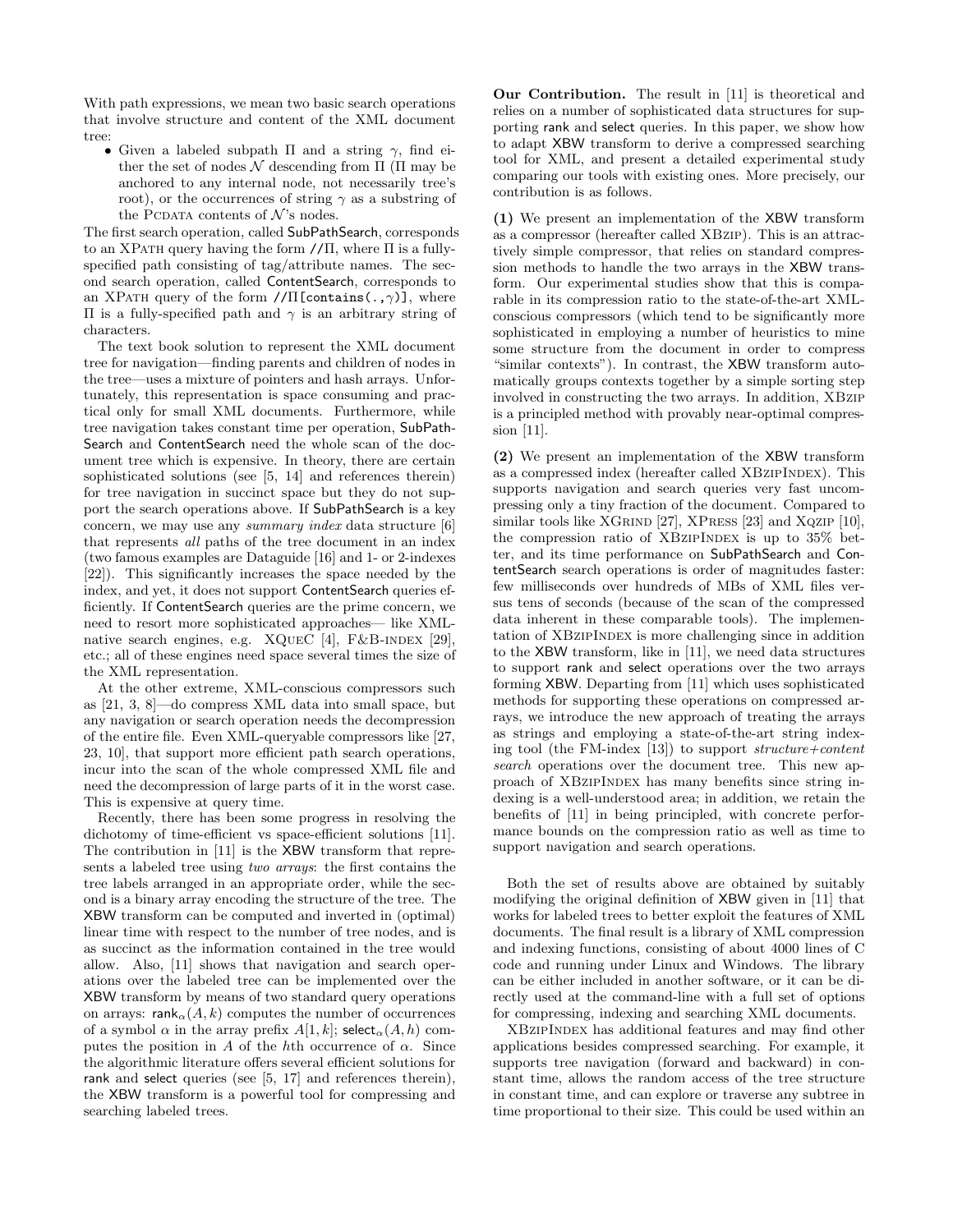XML visualizer or within native-XML search engines such as  $XQUEC$  [4] and  $F\&B$ -INDEX [29]. There are more general XML queries like twig or XPath or XQuery; XBZIPINDEX can be used as a core to improve the performance of known solutions. Another such example is that of structural joins which are key in optimizing XML queries. Previous work involving summary indexes [7, 19], or node-numbering such as VIST  $[28]$  or Prüffer  $[25]$  might be improved using XBzIPIN-DEX.

# **2. COMPACT REPRESENTATION OF DOM TREES**

Given an arbitrary XML document d, we now show how to build an ordered labeled tree  $T$  which is equivalent to the DOM representation of d. Tree  $\mathcal T$  consists of four types of nodes defined as follows:

- 1. Each occurrence of an opening tag <t> originates a tag node labeled with the string <t.
- 2. Each occurrence of an attribute name a originates an attribute node labeled with the string @a.
- 3. Each occurrence of an attribute value or textual content of a tag, say  $\rho$ , originates two nodes: a text-skip node labeled with the character =, and a content node labeled with the string  $\emptyset \rho$ , where  $\emptyset$  is a special character not occurring elsewhere in d.

The *structure* of the tree  $T$  is defined as follows (see Figure 1). An XML well-formed substring of d, say  $\sigma =$  $\langle \texttt{t} \texttt{a}_1 = " \rho_1" \dots \texttt{a}_k = " \rho_1" \rangle \tau \langle \texttt{t} \rangle$ , generates a subtree of  $\mathcal T$ rooted at a node labeled  $\lt t$ . This node has k children (subtrees) originating from t's attribute names and values (i.e.  $\mathbf{a}_i \rightarrow \mathbf{a}_i \rightarrow \rho_i$ , plus other children (subtrees) originating by the recursive parsing of the string  $\tau$ . Note that attribute nodes and text-skip nodes have only one child. Tag nodes may have an arbitrary number of children. Content nodes have no children and thus form the leaves of  $\mathcal{T}^{1}$ .

#### **2.1 The** XBW **Transform**

We show how to compactly represent the tree  $\mathcal T$  by adapting the XBW transform introduced in [11]. The XBW transform uses path-sorting and grouping to linearize the labeled tree  $\mathcal T$  into two arrays. As shown in [11], this "linearized" representation is usually highly compressible and efficiently supports navigation and search operations over  $\mathcal T$ . Note that we can easily distinguish between internal-node labels vs leaf labels because the former are prefixed by either <, or @, or =, whereas the latter are prefixed by the special symbol ∅.

Let  $n$  denote the number of internal nodes of  $T$  and let  $\ell$  denote the number of its leaves, so that the total size of T is  $t = n + \ell$  nodes. For each node  $u \in \mathcal{T}$ , let  $\alpha[u]$  denote the label of u,  $\textsf{last}[u]$  be a binary flag set to 1 if and only if u is the last (rightmost) child of its parent in T, and  $\pi[u]$ denote the string obtained by concatenating the labels on the upward path from u's parent to the root of  $\mathcal{T}$ .

To compute the XBW transform we build a sorted multiset  $S$  consisting of  $t$  triplets, one for each tree node (see Fig. 2). Hereafter we will use  $S_{\text{last}}[i]$  (resp.  $S_{\alpha}[i], S_{\pi}[i]$ ) to refer to the last (resp.  $\alpha$ ,  $\pi$ ) component of the *i*-th triplet of S. To build  $S$  and compute the XBW transform we proceed as follows:

- 1. Visit  $\mathcal T$  in pre-order; for each visited node u insert the triplet  $s[u] = \langle \textsf{last}[u], \alpha[u], \pi[u] \rangle$  in S;
- 2. Stably sort S according to the  $\pi$ -component of its triplets;
- 3. Form  $\mathsf{XBW}(d) = \langle \widehat{\mathcal{S}}_{\mathsf{last}}, \widehat{\mathcal{S}}_{\alpha}, \widehat{\mathcal{S}}_{\mathsf{pcdata}} \rangle$ , where  $\widehat{\mathcal{S}}_{\mathsf{last}} = \mathcal{S}_{\mathsf{last}}[1, n],$  $\widehat{S}_{\alpha} = S_{\alpha}[1, n]$ , and  $\widehat{S}_{\text{ncdata}} = S_{\alpha}[n+1, t]$ .

Since sibling nodes may be labeled with the same symbol, several nodes in  $\mathcal T$  may have the same  $\pi$ -component (see Fig. 1). The stability of sorting at Step 2 is thus needed to preserve the identity of triplets after the sorting. The sorted set  $S[1, t]$  has the following properties: (i)  $S<sub>last</sub>$  has n bits set to 1 (one for each internal node), the other  $t - n$  bits are set to 0; (ii)  $S_\alpha$  contains all the labels of the nodes of  $\mathcal{T}$ ; (iii)  $\mathcal{S}_{\pi}$  contains all the upward labeled paths of  $\mathcal{T}$  (and it will not be stored). Each path is repeated a number of times equal to the number of its offsprings. Thus,  $S_{\alpha}$  is a lossless linearization of the labels of  $\mathcal{T}$ , whereas  $\mathcal{S}_{\text{last}}$  provides information on the grouping of the children of  $T$ 's nodes.

We notice that the XBW transform defined in Step 3 is slightly different from the one introduced in [11] where XBW is defined as the pair  $\langle S_{\text{last}}, S_{\alpha} \rangle$ . The reason is that here the tree  ${\mathcal T}$  is not arbitrary but derives from an XML document d. Indeed we have that  $\mathcal{S}_{\alpha}[1,n]$  contains the labels of the internal nodes, whereas  $S_{\alpha}[n+1, t]$  contains the labels of the leaves, that is, the PCDATA. This is because if  $u$  is a leaf the first character of its upward path  $\pi[u]$  is = which we assume is lexicographically larger than the characters < and @ that prefix the upward path of internal nodes (see again Fig. 2). Since leaves have no children, we have that  $\mathcal{S}_{\text{last}}[i] = 1$  for  $i = n + 1, \ldots, t$ . Avoiding the wasteful representation of  $S<sub>last</sub>[n + 1, t]$  is the reason for which in Step 3 we split  $\mathcal{S}_{\alpha}$  and  $\mathcal{S}_{\text{last}}$  into  $\langle \hat{\mathcal{S}}_{\text{last}}, \hat{\mathcal{S}}_{\alpha}, \hat{\mathcal{S}}_{\text{pcdata}} \rangle$ .

In [11] the authors describe a linear time algorithm for retrieving T given  $\langle S_{\text{last}}, S_{\alpha} \rangle$ . Since it is trivial to get the document d from  $XBW(d)$  we have that  $XBW(d)$  is a lossless encoding of the document  $d$ . It is easy to prove that  $XBW(d)$  takes at most  $(17/8)n + \ell$  bytes in excess to the document length (details in the full version). However, this is an unlikely worst-case scenario since many characters of d are implicitly encoded in the tree structure (i.e., spaces between the attribute names and values, closing tags, etc). In our experiments  $XBW(d)$  was usually about 90% the original document size. Moreover, the arrays  $\widehat{S}_{\text{last}}, \widehat{S}_{\alpha}$ , and  $\widehat{S}_{\text{pcdata}}$ are only an intermediate representation since we will work with a compressed image of these three arrays (see below).

Finally, we point out that it is possible to build the tree  $\mathcal T$ without the text-skip nodes (the nodes with label =). However, if we omit these nodes PCDATA will appear in  $\mathcal{S}_{\alpha}$  intermixed with the labels of internal nodes. Separating the tree structure (i.e.  $\langle \hat{S}_{\text{last}}, \hat{S}_{\alpha} \rangle$ ) from the textual content of the document (i.e.  $\hat{S}_{\text{pcdata}}$ ) has a twofold advantage: (*i*) the two strings  $\widehat{S}_{\alpha}$  and  $\widehat{S}_{\text{pcdata}}$  are strongly homogeneous hence highly compressible (see Sect. 2.2),  $(ii)$  search and navigation operations over  $T$  are greatly simplified (see Sect. 2.3).

#### **2.2 Why** XBW(d) **compresses well**

Suppose the XML fragment of Fig. 1 is a part of a large bibliographic database for which we have computed the XBW

<sup>&</sup>lt;sup>1</sup>Document  $d$  may contain tags not including anything, the so called *empty tags* (i.e.  $\langle t \rangle$  or  $\langle t \rangle$  t). These tags are managed by transforming them to  $\langle t \rangle \lambda \langle t \rangle$ , where  $\lambda$  is a special symbol not occurring elsewhere in d.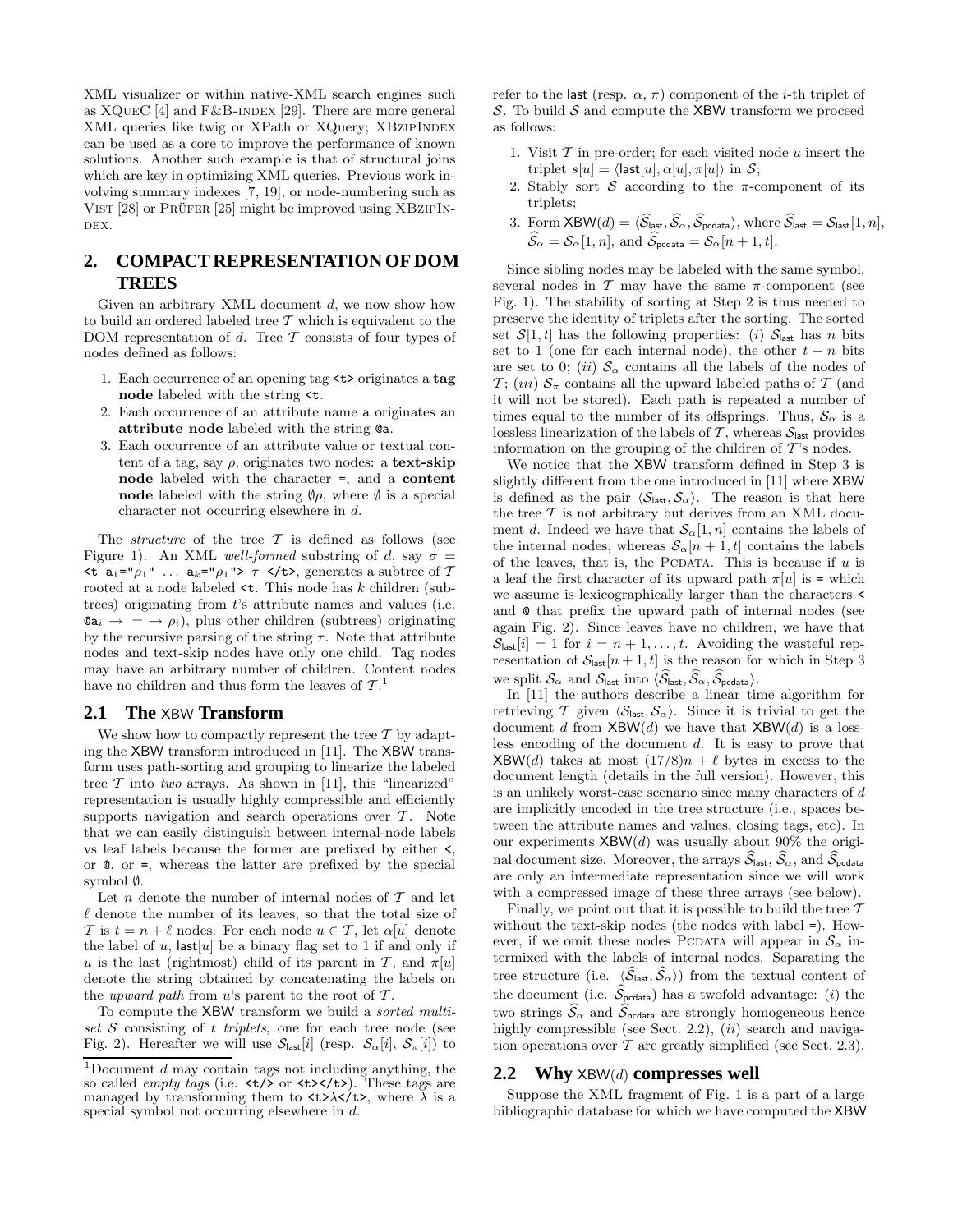

Figure 1: An XML document d (left) and its corresponding ordered labeled tree  $\mathcal{T}$  (right).

| $S_{\text{last}}$                                          | $\mathcal{S}_{\alpha}$                                                                                                                                                                                                   | $S_{\pi}$                                                                                                                                                                                |             | Rk             | $S_{\text{last}}$ | $S_{\alpha}$                                                          | $S_{\pi}$                                           |  |  |
|------------------------------------------------------------|--------------------------------------------------------------------------------------------------------------------------------------------------------------------------------------------------------------------------|------------------------------------------------------------------------------------------------------------------------------------------------------------------------------------------|-------------|----------------|-------------------|-----------------------------------------------------------------------|-----------------------------------------------------|--|--|
| $\mathbf{1}$                                               | <biblio< td=""><td>empty string</td><td></td><td>1</td><td><math>\mathbf{1}</math></td><td><biblio< td=""><td>empty string</td></biblio<></td></biblio<>                                                                 | empty string                                                                                                                                                                             |             | 1              | $\mathbf{1}$      | <biblio< td=""><td>empty string</td></biblio<>                        | empty string                                        |  |  |
| $\Omega$                                                   | <book< td=""><td><biblio< td=""><td></td><td><math>\overline{2}</math></td><td>1</td><td><math>=</math></td><td><author<book<blb1io< td=""></author<book<blb1io<></td></biblio<></td></book<>                            | <biblio< td=""><td></td><td><math>\overline{2}</math></td><td>1</td><td><math>=</math></td><td><author<book<blb1io< td=""></author<book<blb1io<></td></biblio<>                          |             | $\overline{2}$ | 1                 | $=$                                                                   | <author<book<blb1io< td=""></author<book<blb1io<>   |  |  |
| 0                                                          | <b>@id</b>                                                                                                                                                                                                               | <book<biblio< td=""><td></td><td>3</td><td><math>\mathbf{1}</math></td><td><math>=</math></td><td><author<book<biblio< td=""></author<book<biblio<></td></book<biblio<>                  |             | 3              | $\mathbf{1}$      | $=$                                                                   | <author<book<biblio< td=""></author<book<biblio<>   |  |  |
|                                                            | $=$                                                                                                                                                                                                                      | @id <book<biblio< td=""><td></td><td>4</td><td><math>\Omega</math></td><td><book< td=""><td><biblio< td=""></biblio<></td></book<></td></book<biblio<>                                   |             | 4              | $\Omega$          | <book< td=""><td><biblio< td=""></biblio<></td></book<>               | <biblio< td=""></biblio<>                           |  |  |
| 1                                                          | 0 <sub>1</sub>                                                                                                                                                                                                           | =@id <book<biblio< td=""><td></td><td>5</td><td>1</td><td><book< td=""><td><biblio< td=""></biblio<></td></book<></td></book<biblio<>                                                    |             | 5              | 1                 | <book< td=""><td><biblio< td=""></biblio<></td></book<>               | <biblio< td=""></biblio<>                           |  |  |
| 0                                                          | <author< td=""><td><book<biblio< td=""><td></td><td>6</td><td>0</td><td>0id</td><td><book<biblio< td=""></book<biblio<></td></book<biblio<></td></author<>                                                               | <book<biblio< td=""><td></td><td>6</td><td>0</td><td>0id</td><td><book<biblio< td=""></book<biblio<></td></book<biblio<>                                                                 |             | 6              | 0                 | 0id                                                                   | <book<biblio< td=""></book<biblio<>                 |  |  |
| 1                                                          | $=$                                                                                                                                                                                                                      | <author<book<br></author<book<br> biblio                                                                                                                                                 |             | 7              | $\Omega$          | <author< td=""><td><book<biblio< td=""></book<biblio<></td></author<> | <book<biblio< td=""></book<biblio<>                 |  |  |
|                                                            | 0J. Austin                                                                                                                                                                                                               | = <author<book<biblio< td=""><td></td><td>8</td><td><math>\mathbf{1}</math></td><td><title< td=""><td><book<biblio< td=""></book<biblio<></td></title<></td></author<book<biblio<>       |             | 8              | $\mathbf{1}$      | <title< td=""><td><book<biblio< td=""></book<biblio<></td></title<>   | <book<biblio< td=""></book<biblio<>                 |  |  |
| 1                                                          | <title< td=""><td><book<biblio< td=""><td></td><td>9</td><td><math>\Omega</math></td><td>0id</td><td><book<biblio< td=""></book<biblio<></td></book<biblio<></td></title<>                                               | <book<biblio< td=""><td></td><td>9</td><td><math>\Omega</math></td><td>0id</td><td><book<biblio< td=""></book<biblio<></td></book<biblio<>                                               |             | 9              | $\Omega$          | 0id                                                                   | <book<biblio< td=""></book<biblio<>                 |  |  |
| $\mathbf{1}$                                               | $=$                                                                                                                                                                                                                      | <title<book<blbio< td=""><td>Stable sort</td><td>10</td><td><math>\Omega</math></td><td><author< td=""><td><book<biblio< td=""></book<biblio<></td></author<></td></title<book<blbio<>   | Stable sort | 10             | $\Omega$          | <author< td=""><td><book<biblio< td=""></book<biblio<></td></author<> | <book<biblio< td=""></book<biblio<>                 |  |  |
|                                                            | $\emptyset$ Emma                                                                                                                                                                                                         | = <title<book<biblio< td=""><td></td><td>11</td><td><math>\mathbf{1}</math></td><td><title< td=""><td><book<biblio< td=""></book<biblio<></td></title<></td></title<book<biblio<>        |             | 11             | $\mathbf{1}$      | <title< td=""><td><book<biblio< td=""></book<biblio<></td></title<>   | <book<biblio< td=""></book<biblio<>                 |  |  |
| 1                                                          | <book< td=""><td><biblio< td=""><td></td><td>12</td><td><math>\mathbf{1}</math></td><td><math>=</math></td><td><title<book<biblio< td=""></title<book<biblio<></td></biblio<></td></book<>                               | <biblio< td=""><td></td><td>12</td><td><math>\mathbf{1}</math></td><td><math>=</math></td><td><title<book<biblio< td=""></title<book<biblio<></td></biblio<>                             |             | 12             | $\mathbf{1}$      | $=$                                                                   | <title<book<biblio< td=""></title<book<biblio<>     |  |  |
| 0                                                          | <b>@id</b>                                                                                                                                                                                                               | <book<biblio< td=""><td></td><td>13</td><td><math>\mathbf{1}</math></td><td><math>=</math></td><td><title<book<biblio< td=""></title<book<biblio<></td></book<biblio<>                   |             | 13             | $\mathbf{1}$      | $=$                                                                   | <title<book<biblio< td=""></title<book<biblio<>     |  |  |
|                                                            | $=$                                                                                                                                                                                                                      | @id <book<biblio< td=""><td></td><td>14</td><td><math>\mathbf{1}</math></td><td><math>=</math></td><td>@id<book<biblio< td=""></book<biblio<></td></book<biblio<>                        |             | 14             | $\mathbf{1}$      | $=$                                                                   | @id <book<biblio< td=""></book<biblio<>             |  |  |
| 1                                                          | 02                                                                                                                                                                                                                       | =@id <book<biblio< td=""><td></td><td>15</td><td>1</td><td><math>=</math></td><td>@id<book<biblio< td=""></book<biblio<></td></book<biblio<>                                             |             | 15             | 1                 | $=$                                                                   | @id <book<biblio< td=""></book<biblio<>             |  |  |
| $\Omega$                                                   | <author< td=""><td><book<biblio< td=""><td></td><td>16</td><td><math>\mathbf{1}</math></td><td>ØJ. Austin</td><td>=<author<book<biblio< td=""></author<book<biblio<></td></book<biblio<></td></author<>                  | <book<biblio< td=""><td></td><td>16</td><td><math>\mathbf{1}</math></td><td>ØJ. Austin</td><td>=<author<book<biblio< td=""></author<book<biblio<></td></book<biblio<>                    |             | 16             | $\mathbf{1}$      | ØJ. Austin                                                            | = <author<book<biblio< td=""></author<book<biblio<> |  |  |
| $\mathbf{1}$                                               | $=$                                                                                                                                                                                                                      | <author<book<biblio< td=""><td></td><td>17</td><td><math>\mathbf{1}</math></td><td>ØC. Bronte</td><td>=<author<book<biblio< td=""></author<book<biblio<></td></author<book<biblio<>      |             | 17             | $\mathbf{1}$      | ØC. Bronte                                                            | = <author<book<biblio< td=""></author<book<biblio<> |  |  |
|                                                            | $0C.$ Bronte                                                                                                                                                                                                             | = <author<book<br></author<book<br> biblio                                                                                                                                               |             | 18             | $\mathbf{1}$      | $\emptyset$ Emma                                                      | = <title<book<biblio< td=""></title<book<biblio<>   |  |  |
| 1                                                          | <title< td=""><td><book<biblio< td=""><td></td><td>19</td><td><math>\mathbf{1}</math></td><td><math>\emptyset</math>Jane Eyre</td><td>=<title<book<biblio< td=""></title<book<biblio<></td></book<biblio<></td></title<> | <book<biblio< td=""><td></td><td>19</td><td><math>\mathbf{1}</math></td><td><math>\emptyset</math>Jane Eyre</td><td>=<title<book<biblio< td=""></title<book<biblio<></td></book<biblio<> |             | 19             | $\mathbf{1}$      | $\emptyset$ Jane Eyre                                                 | = <title<book<biblio< td=""></title<book<biblio<>   |  |  |
|                                                            | $=$                                                                                                                                                                                                                      | <title<book<biblio< td=""><td></td><td>20</td><td><math>\mathbf{1}</math></td><td><math>\emptyset</math>1</td><td>=@id<book<biblio< td=""></book<biblio<></td></title<book<biblio<>      |             | 20             | $\mathbf{1}$      | $\emptyset$ 1                                                         | =@id <book<biblio< td=""></book<biblio<>            |  |  |
| 1                                                          | $\emptyset$ Jane Eyre                                                                                                                                                                                                    | = <title<book<biblio< td=""><td></td><td>21</td><td><math>\mathbf{1}</math></td><td>02</td><td>=@id<book<biblio< td=""></book<biblio<></td></title<book<biblio<>                         |             | 21             | $\mathbf{1}$      | 02                                                                    | =@id <book<biblio< td=""></book<biblio<>            |  |  |
|                                                            |                                                                                                                                                                                                                          |                                                                                                                                                                                          |             |                |                   |                                                                       |                                                     |  |  |
|                                                            |                                                                                                                                                                                                                          |                                                                                                                                                                                          |             |                |                   |                                                                       |                                                     |  |  |
| $\widehat{\mathcal{S}}_{\mathsf{last}}$<br>111010010011111 |                                                                                                                                                                                                                          |                                                                                                                                                                                          |             |                |                   |                                                                       |                                                     |  |  |
|                                                            |                                                                                                                                                                                                                          |                                                                                                                                                                                          |             |                |                   |                                                                       |                                                     |  |  |
|                                                            | $\widehat{\mathcal{S}}_\alpha$<br>$<$ biblio $=$ = $<$ book $<$ book@id $<$ author $<$ title@id $<$ author $<$ title $=$ = $=$<br>$=$                                                                                    |                                                                                                                                                                                          |             |                |                   |                                                                       |                                                     |  |  |

Figure 2: The set S after the pre-order visit of T (left). The set S after the stable sort (right). The three arrays  $\widehat{S}_{\text{last}}, \widehat{S}_{\alpha}, \widehat{S}_{\text{pcdata}}$ , output of the XBW transform (bottom).

 $\widehat{\mathcal{S}}_{\text{pcdata}}$  = ØJ. AustinØC. BronteØEmmaØJane EyreØ1Ø2

transform. Consider the string =<author. The properties of the XBW transform ensure that the labels of the nodes whose upward path is prefixed by =<author are consecutive in  $\mathcal{S}_{\alpha}$ . In other words, there is a substring of  $\mathcal{S}_{\alpha}$  consisting of all the data (immediately) enclosed in an <author> tag. Similarly, another section of  $\mathcal{S}_{\alpha}$  contains the labels of all nodes whose upward path is prefixed by, say,  $=\text{Cid}\text{-}\text{book}$  and will therefore likely consists of id numbers. This means that  $\mathcal{S}_{\alpha}$ , and therefore  $\widehat{S}_{\alpha}$  and  $\widehat{S}_{\text{pcdata}}$ , will likely have a strong *local* homogeneity property.<sup>2</sup>

We point out that most XML-conscious compressors are designed to "compress together" the data enclosed in the same tag since such data usually have similar statistics. The above discussion shows that the XBW transform provides a simple mechanism to take advantage of this kind of regularity. In addition, XML compressors (e.g. Xmill, Scmppm, XmlPpm) usually look at only the immediately enclosing tag since it would be too space consuming to maintain separate statistics for each possible group of enclosing tags. Using the XBW transform we can overcome this difficulty since the different groups of enclosing tags are considered sequentially rather than simultaneously. For example, for a bibliographic database,  $S_{\alpha}$  would contain first the labels of nodes with upward path =<author<article, then the labels with upward path =<author<br/>sook, and finally the labels with upward path =<author<manuscript, and so on. Hence, we can either compress all the author names together, or we can decide to compress the three groups of author names separately, or adopt any other optimization scheme.

#### **2.3 Navigation and search using** XBW(d)

Recall that every node of  $\mathcal T$  corresponds to an entry in the sorted multiset  $S$  (see Fig. 2). We (logically) assign to each tree node a positive integer equal to its rank in  $S$ . This number helps in navigation and search because of the following two properties of the sorted multiset  $S$ .

1. Let  $u_1, \ldots, u_c$  be the children of a node u. The triplets  $s[u_1], \ldots, s[u_c]$  lie *contiguously* in S in this order. The last triplet  $s[u_c]$  has its last-component set to 1; the other triplets have their last-component set to 0.

<sup>2</sup>Readers familiar with the Burrows-Wheeler transform will recognize the analogy: the BWT groups together the characters which are prefixed by the same substring whereas the XBW groups together data enclosed in the same set of tags.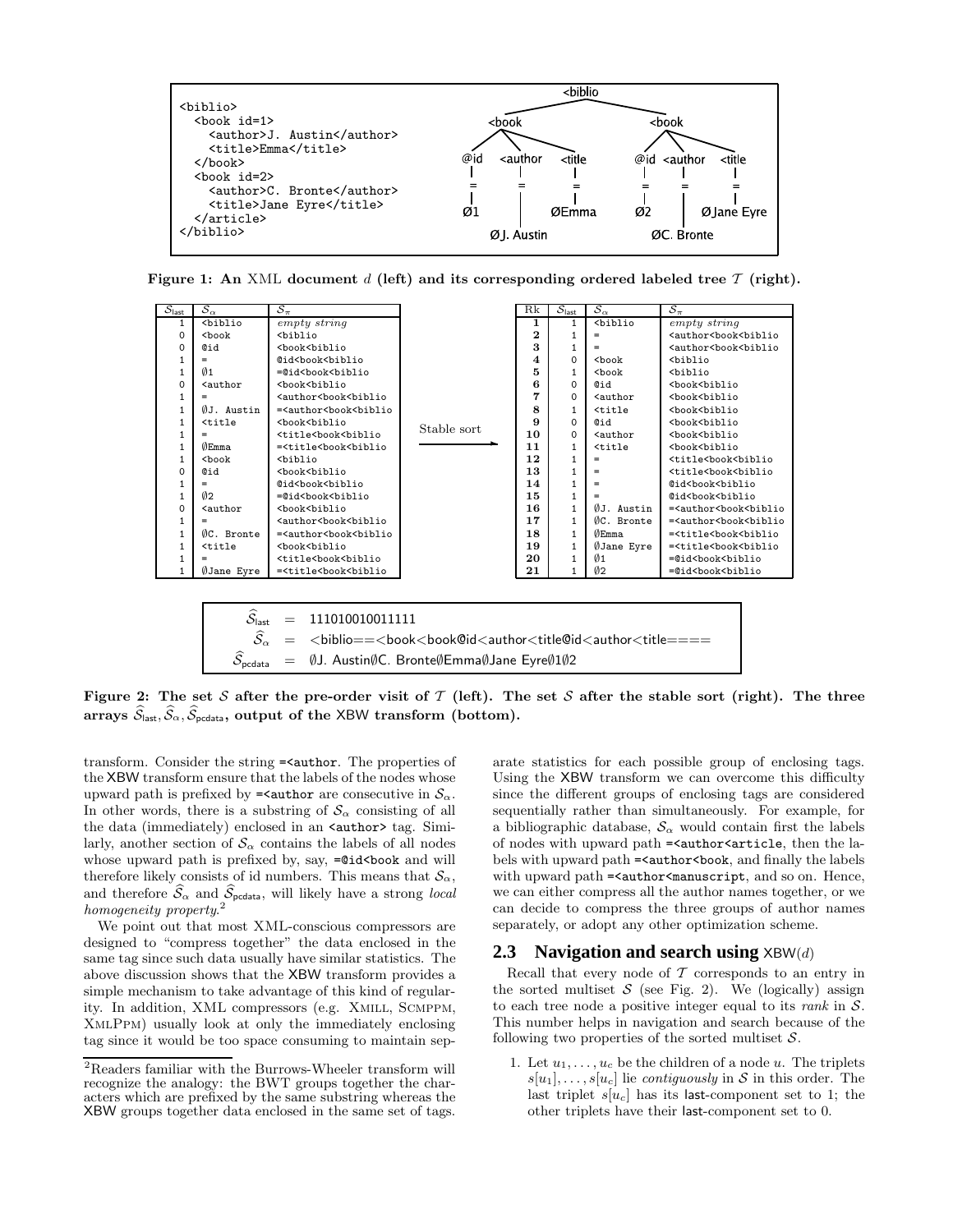2. Let  $v_1, v_2$  denote two nodes with the same label (i.e.,  $\alpha[v_1] = \alpha[v_2]$ . If  $s[v_1]$  precedes  $s[v_2]$  in S, then the children of  $v_1$  precede the children of  $v_2$  in  $S$ .

Example 1 In Fig. 2 we have two nodes labeled <br/>book, whose upward path is <br/> <br/>biblio. These nodes have rank 4 and 5, and have a total of 6 children that are stored in the subarray  $S[6, 11]$ . The children of  $S[4]$  are  $S[6, 8]$ , and the children of  $\mathcal{S}[5]$  are  $\mathcal{S}[9, 11]$ . Note that  $\mathcal{S}_{\text{last}}[8] = \mathcal{S}_{\text{last}}[11] = 1$ since these are the last children of their parent. □

For every internal node label  $\beta$ , we define  $\mathsf{F}(\beta)$  as the rank of the first row of S such that  $S_\pi$  is prefixed by  $\beta$ . Thus, for the example of Fig. 2 we have  $F(\text{,  $F(\text{$$ 4,  $F(\text{, and so on. Suppose that the tree contains$ m internal nodes with label  $\beta$ . We can rephrase Properties 1–2 above stating that starting from position  $F(\beta)$  there are  $m$  groups of siblings which are the offsprings of the nodes with label  $\beta$ . The end of each group is marked by a value 1 in the array  $S<sub>last</sub>$ , and the k-th group of siblings gives the children of the node corresponding to the k-th occurrence of the label  $\beta$  in  $\mathcal{S}_{\alpha}$  (see Example 1 for the case  $\beta =$  <br/>  $\lt$  book).

To efficiently navigate and search  $\mathcal{T}$ , in addition to  $\mathsf{XBW}(d)$ and the array F, we need auxiliary data structures for the rank and select operations over the arrays  $\widehat{S}_{\text{last}}$  and  $\widehat{S}_{\alpha}$ . Recall that given an array  $A[1, n]$  and a symbol c, rank $c(A, i)$ denotes the number of times the symbol c appears in  $A[1, i]$ , and select<sub>c</sub> $(A, k)$  denotes the position in A of the k-th occurrence of the symbol c.

The pseudocode of the procedure for computing the rank of the children of the node with rank  $i$  is shown in Fig. 3 to highlight its simplicity. We first compute the label  $c$  of node i by setting  $c = \widehat{\mathcal{S}}_{\alpha}[i]$  (Step 1). Then, we set  $k = \text{rank}_c(\widehat{\mathcal{S}}_{\alpha}, i)$ (Step 2) and we have that  $S[i]$  is the k-th node with label c is  $\widehat{S}_{\alpha}$ . Because of properties 1–2 the children of  $\mathcal{S}[i]$  are the k-th group of siblings starting from position  $y = F(c)$ . The rank of the children is therefore easily computed by way of rank/select operations over the array  $S_{\text{last}}$  (Steps 4–6). For example, in Fig. 2 for  $i = 5$  we have  $c = \text{\textless}$  and  $k = 2$ so we are interested in the second group of siblings starting from  $F(<sub>book</sub>) = 6$ .

The procedures for navigation and SubPathSearch have a similar simple structure and are straightforward adaptations of similar procedures introduced in [11].The only nontrivial operations are the rank and select queries mentioned above. Note that navigation operations require a constant number of rank/select queries, and the SubPathSearch procedure requires a number of rank/select queries proportional to the length of the searched path. In this paper we introduce the new procedure ContentSearch that combines the techniques of [11] with the FM-index data structure of [12, 13] and will be discussed in Sect. 3.3.

### **3. IMPLEMENTATION**

#### **3.1 Computation of the** XBW **transform**

To build the tree  $\mathcal T$  we parse the input document  $d$  using the Expat library by James Clark.<sup>3</sup> Expat is a stream oriented parser written in C. We set its handlers in order to create the tree nodes and their labels. The time required to

Algorithm  $\mathsf{GetChildren}(i)$ 

1.  $c = \widehat{\mathcal{S}}_{\alpha}[i];$ 2.  $k = \text{rank}_c(\widehat{S}_\alpha, i);$ 3.  $y = F[c]$ ; 4.  $z = \text{rank}_1(\widehat{S}_{\text{last}}, y - 1);$ 5. First = select<sub>1</sub>( $\widehat{S}_{\text{last}}$ ,  $z+k-1$ )+1; 6. Last = select<sub>1</sub>  $(\widehat{S}_{\text{last}}, z + k);$ 7. return (First, Last).

Figure 3: Algorithm for computing the range (First, Last) such that  $S$ [First],  $S$ [First + 1], ...,  $S$ [Last] are the children of node  $S[i]$ .

Algorithm XBzip

- 1. Compute  $\mathsf{XBW}(d) = \langle \widehat{\mathcal{S}}_{\mathsf{last}}, \widehat{\mathcal{S}}_{\alpha}, \widehat{\mathcal{S}}_{\mathsf{pcdata}} \rangle;$
- 2. Merge  $\widehat{\mathcal{S}}_{\alpha}$  and  $\widehat{\mathcal{S}}_{\mathsf{last}}$  into  $\widehat{\mathcal{S}}'_{\alpha}$
- 3. Compress separately  $\widehat{S}'_{\alpha}$  and  $\widehat{S}_{\text{pcdata}}$  using PPMDI.

#### Figure 4: Pseudocode of XBzip.

build the tree  $\mathcal T$  from one hundred MBs of XML data is a few seconds. In [11] the authors show that given  $T$  we can compute  $XBW(d)$  in time linear in the number of tree nodes. In our tests we followed a simpler approach: we represent  $\mathcal{S}_{\pi}$  as an array of pointers to T nodes and we sort S operating on this array of node pointers. Experimentally we found that the stable-sorting of  $S_{\pi}$  is the most time-consuming part of XBW computation because of the many pointer indirections that generate cache misses. Future work will be devoted to implementing more efficient algorithms, by using insights from the optimal algorithm proposed in [11].

#### **3.2 Compression of** XBW(d)**: the** XBzip **tool**

If we are only interested in a compressed (non-searchable) representation of the XML document d, we simply need to store the arrays  $\widehat{S}_{\text{last}}, \widehat{S}_{\alpha}$  and  $\widehat{S}_{\text{pcdata}}$  as compactly as possible. This is done by the XBzip tool whose pseudocode is given in Fig. 4. Experimentally, we found that instead of compressing  $\widehat{S}_{\text{last}}$  and  $\widehat{S}_{\alpha}$  separately it is more convenient to merge them in a unique array  $\hat{S}_{\alpha}^{\prime}$  obtained from  $\hat{S}_{\alpha}$  adding a label </ in correspondence of bits equal to 1 in  $\hat{\vec{S}}_{\text{last}}$ . For example, merging the arrays  $\widehat{S}_{\text{last}}$  and  $\widehat{S}_{\alpha}$  of Fig. 2 yields

$$
\widehat{S}'_{\alpha} = \langle \text{biblio} \rangle \langle = \langle \text{--} \rangle \langle \text{--} \rangle \langle \text{--} \rangle \langle \text{--} \rangle \langle \text{--} \rangle \langle \text{--} \rangle \langle \text{--} \rangle \langle \text{--} \rangle \langle \text{--} \rangle \langle = \langle \text{--} \rangle \langle \text{--} \rangle \langle \text{--} \rangle \langle \text{--} \rangle \langle \text{--} \rangle \langle \text{--} \rangle \langle \text{--} \rangle \langle \text{--} \rangle \langle \text{--} \rangle \langle \text{--} \rangle \langle \text{--} \rangle \langle \text{--} \rangle \langle \text{--} \rangle \langle \text{--} \rangle \langle \text{--} \rangle \langle \text{--} \rangle \langle \text{--} \rangle \langle \text{--} \rangle \langle \text{--} \rangle \langle \text{--} \rangle \langle \text{--} \rangle \langle \text{--} \rangle \langle \text{--} \rangle \langle \text{--} \rangle \langle \text{--} \rangle \langle \text{--} \rangle \langle \text{--} \rangle \langle \text{--} \rangle \langle \text{--} \rangle \langle \text{--} \rangle \langle \text{--} \rangle \langle \text{--} \rangle \langle \text{--} \rangle \langle \text{--} \rangle \langle \text{--} \rangle \langle \text{--} \rangle \langle \text{--} \rangle \langle \text{--} \rangle \langle \text{--} \rangle \langle \text{--} \rangle \langle \text{--} \rangle \langle \text{--} \rangle \langle \text{--} \rangle \langle \text{--} \rangle \langle \text{--} \rangle \langle \text{--} \rangle \langle \text{--} \rangle \langle \text{--} \rangle \langle \text{--} \rangle \langle \text{--} \rangle \langle \text{--} \rangle \langle \text{--} \rangle \langle \text{--} \rangle \langle \text{--} \rangle \langle \text{--} \rangle \langle \text{--} \rangle \langle \text{--} \rangle \langle \text{--} \rangle \langle \text{--} \rangle \langle \text{--} \rangle \langle \text{--} \rangle \langle \text{--} \rangle \langle \text{--} \rangle \langle \text{--} \rangle \langle \text{--} \rangle \langle \text{--} \rangle \langle \text{--} \rangle \langle \text{--} \rangle \langle \text{--} \rangle \langle \text{--} \rangle \langle \text{--} \rangle \langle \text{--} \rangle \langle \text
$$

This strategy usually offers superior performance in compression because it is able to capture repetitiveness in the tree structure.

As we observed in Sect. 2.2 the arrays  $\widehat{S}'_{\alpha}$  and  $\widehat{S}_{\text{pcdata}}$  are locally homogeneous since the data descending from a certain tree path is grouped together. Hence, we expect that  $\widehat{S}'_{\alpha}$ and  $\widehat{S}_{\text{pcdata}}$  are best compressed splitting them in chucks according to the structure of the tree  $\mathcal T$ . For simplicity in our tests we compress  $\widehat{S}_{\alpha}^{\prime}$  and  $\widehat{S}_{\text{pcdata}}$  using the general purpose compressor PPMDI [26]. Somewhat surprisingly this simple strategy already yields good experimental results (see Sect. 4.1).

 ${}^{3}$ http://expat.sourceforge.net/.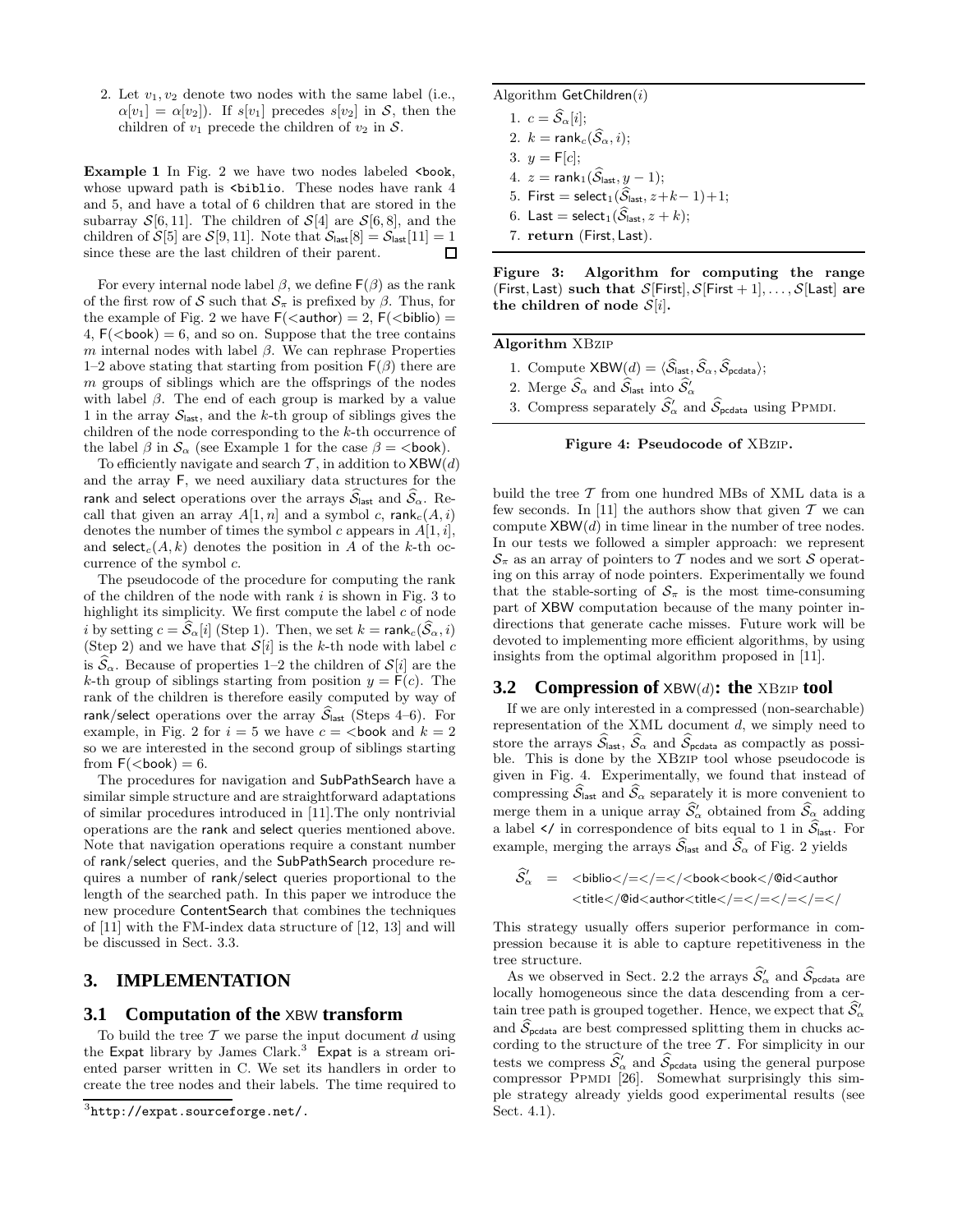Algorithm XBzIPINDEX

- 1. Compute  $\mathsf{XBW}(d) = \langle \widehat{\mathcal{S}}_{\mathsf{last}}, \widehat{\mathcal{S}}_{\alpha}, \widehat{\mathcal{S}}_{\mathsf{pcdata}} \rangle;$
- 2. Store  $\widehat{S}_{\text{last}}$  using a compressed representation supporting rank/select queries (see text);
- 3. Store  $\widehat{\mathcal{S}}_{\alpha}$  using a compressed representation supporting rank/select queries (see text);
- 4. Split  $\widehat{S}_{\text{pcdata}}$  into buckets such that two elements are in the same bucket if they have the same upward path;
- 5. Compress each bucket using the FM-INDEX.

Figure 5: Pseudocode of XBZIPINDEX.

## **3.3 Supporting navigation and search: the** XBzipIndex **tool**

In Sect. 2.3 we observed that for navigation and search operations, in addition to  $XBW(d)$ , we need data structures that support rank and select operations over  $\widehat{S}_{\text{last}}$  and  $\widehat{S}_{\alpha}$ . In [11] the authors use rank/select data structures with theoretically efficient (often optimal) worst-case asymptotic performance; in this paper we depart from their approach and use practical methods. In particular, we will view the array as strings, and thus use string indexing techniques. The resulting tool is called XBzIPINDEX and its pseudocode is shown in Fig. 5. Some details follow.

**The array**  $\widehat{S}_{\text{last}}$ . Observe that search and navigation procedures only need rank<sub>1</sub> and select<sub>1</sub> operations over  $\widehat{S}_{\text{last}}$ . Thus, we use a simple one-level bucketing storage scheme. We choose a constant L (default is  $L = 1000$ ), and we partition  $\hat{S}_{\text{last}}$  into variable-length blocks containing L bits set to 1. For each block we store:

- The number of 1 preceding this block in  $\widehat{S}_{\text{last}}$  (called 1-blocked rank).
- A compressed image of the block obtained by Gzip.
- A pointer to the compressed block and its 1-blocked rank.

It is easy to see that rank<sub>1</sub> and select<sub>1</sub> operations over  $S<sub>last</sub>$ can be implemented by decompressing and scanning a single block, plus a binary search over the table of 1-blocked ranks.

The array  $\widehat{S}_{\alpha}$ . Recall that  $\widehat{S}_{\alpha}$  contains the labels of internal nodes of  $T$ . We represent it using again a *one-level* bucketing storage scheme: we partition  $\mathcal{S}_{\alpha}$  into fixed-length blocks (default is 8Kb) and for each block we store:

- A compressed image of the block (obtained using Gzip). Note that single blocks are usually highly compressible because of the local homogeneity of  $\widehat{S}_\alpha$ .
- A table containing for each internal-node label  $\beta$  the number of its occurrences in the preceding prefix of  $\widehat{S}_{\alpha}$ (called  $\beta$ -blocked ranks).
- A pointer to the compressed block and its  $\beta$ -blocked rank.

Since the number of distinct internal-node labels is usually small with respect to the document size,  $\beta$ -blocked ranks can be stored without adopting any sophisticated solution. The implementation of rank<sub>β</sub>( $\widehat{S}_{\alpha}$ , i) and select<sub>β</sub>( $\widehat{S}_{\alpha}$ , i) derives easily from the information we have stored.

**The array**  $\widehat{S}_{\text{pcdata}}$ . This array is usually the largest component of  $XBW(d)$  (see the last column of Table 1 and Table 3). Recall that  $\widehat{S}_{\text{pcdata}}$  consists of the PCDATA items of d, ordered according their upward paths. Note that the procedures for navigating and searching  $T$  do not require rank/select operations over  $\widehat{S}_{\text{pcdata}}$  (see Sect. 2). Hence, we use a representation of  $\widehat{S}_{\text{pcdata}}$  that efficiently supports XPATH queries of the form  $//\Pi$ [contains(., $\gamma$ )], where  $\Pi$  is a fully-specified path and  $\gamma$  is an arbitrary string of characters. To this end we use a bucketing scheme where buckets are induced by the upward paths. Formally, let  $S_{\pi}[i, j]$  be a maximal interval of equal strings in  $S_{\pi}$ . We form one bucket of  $\widehat{S}_{\text{pcdata}}$ by concatenating the strings in  $\widehat{\mathcal{S}}_{\text{pcdata}}[i,j].$  In other words, two elements of  $\widehat{S}_{\text{pcdata}}$  are in the same bucket if and only if the have the same upward path. Note that every block will likely be highly compressible since it will be formed by homogeneous strings having the same "context".<sup>4</sup> For each bucket we store the following information:

- An  $FM\text{-}index$  [12, 13] of the bucket.<sup>5</sup> The FM-index is a compressed representation of a string that supports efficient substring searches within the bucket. Substring searches are efficient since they only access a small portion of the compressed bucket (proportional to the length of the searched string, and not to the length of the bucket itself).
- A counter of the number of PCDATA items preceding the current bucket in  $\widehat{\mathcal{S}}_{\text{pcdata}}$ .
- A pointer to the FM-indexed block and its counter.

Using this representation of  $\widehat{S}_{\text{pcdata}}$ , we can answer the query //Π[contains(.,γ)] as follows (see procedure ContentSearch in Fig 6). By the procedure SubPathSearch we identify the nodes whose upward path is prefixed by  $\Pi^R$  (i.e. the reversal of Π). Then, we identify the substring  $\widehat{S}_{\text{pcdata}}[F, L]$  containing the labels of the leaves whose upward path is prefixed by = $\Pi^R$ . Note that  $\hat{S}_{\text{pcdata}}[F, L]$  consists of an integral number of buckets, say b. To answer the query, we then search for  $\gamma$  in these b buckets using their FM-indexes, taking time proportional to  $|\gamma|$  for each bucket. Since the procedure Sub-PathSearch takes time proportional to |Π|, the overall cost of the query is proportional to  $|\Pi| + b|\gamma|$ .

In addition to the above data structures, we also need two auxiliary tables: the first one maps node labels to their lexicographic ranks, and the second associates to each label  $\beta$ the value  $F[\beta]$ . Due to the small number of distinct internalnode labels in real XML files, these tables do not need any special storage method.

# **4. EXPERIMENTAL RESULTS**

We have developed a library of XML compression and indexing tools based on the XBW transform. The library, called XBzipLib, consists of about 4000 lines of C code and runs under Linux and Windows (CygWin). This library can be either included in another software or it can be directly

<sup>&</sup>lt;sup>4</sup>Notice that XcQ [20] uses a similar partitioning of the Pc-DATA into data streams, however queries are supported by fully scanning the tree structure properly compressed by ex-

ploiting a DTD.<br><sup>5</sup>We used the following parameter settings for the FM-index (cfr [12]):  $b = 2\text{Kb}$ ,  $B = 32\text{Kb}$  and  $f = 0.05$ . These parameters can be tuned to trade space usage for query time.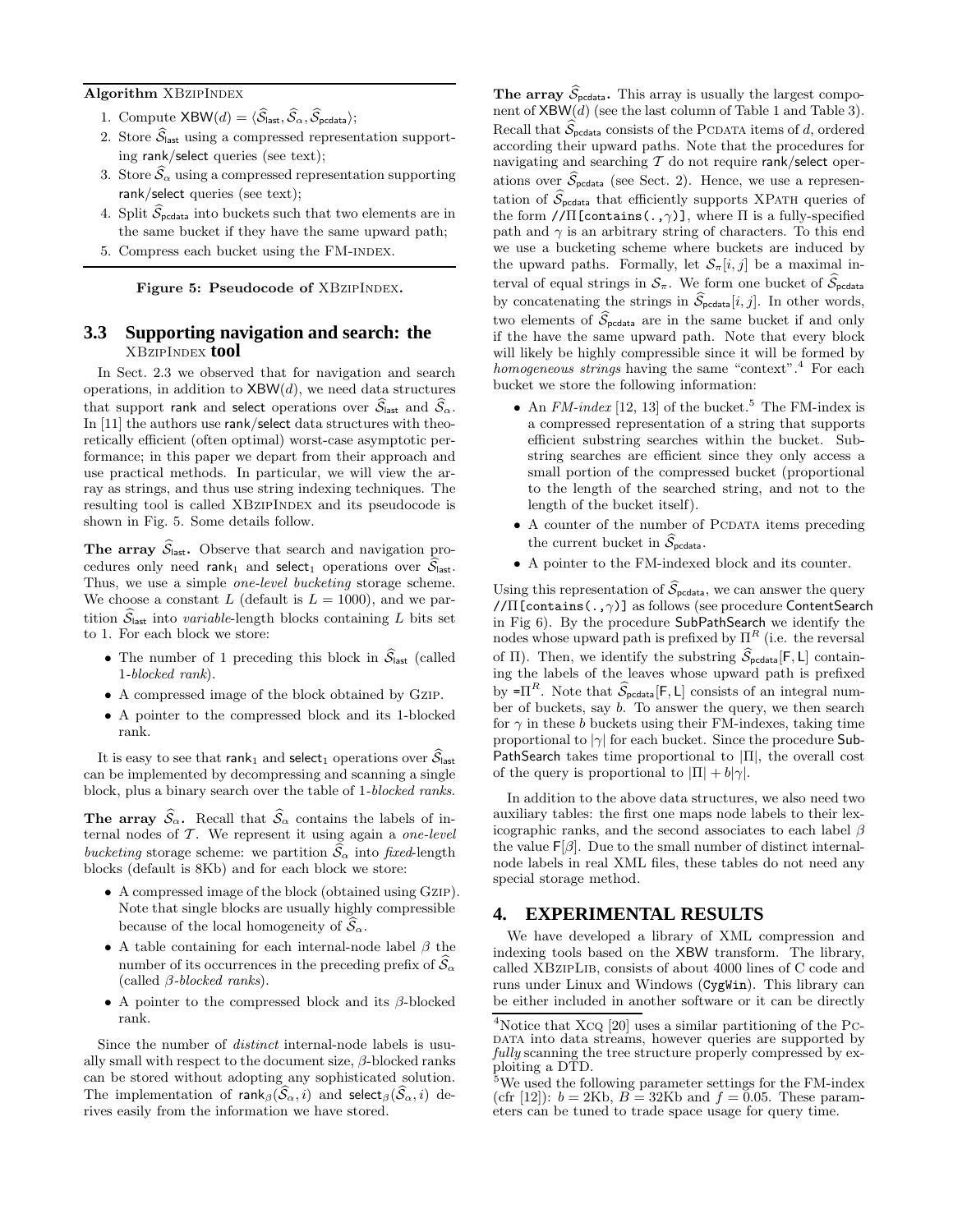Algorithm ContentSearch( $\Pi, \gamma$ )

- 1. (First, Last)  $\leftarrow$  SubPathSearch( $\Pi$ );
- 2. F  $\leftarrow$  rank<sub>=</sub> $(\widehat{S}_{\alpha},$  First 1) + 1;
- 3. L  $\leftarrow$  rank= $(\widehat{\mathcal{S}}_{\alpha}, \textsf{Last});$
- 4. Let  $\mathcal{B}[i, j]$  be the range of buckets covering  $\widehat{\mathcal{S}}_{\text{pcdata}}[F, L]$ .
- 5. Search for  $\gamma$  in the FM-INDEXes of the buckets  $\mathcal{B}[i, j]$ .

Figure 6: Search for the string  $\gamma$  as a substring of the textual content of the nodes whose leading path is Π (possibly anchored to an internal node).

used at the command-line with a full set of options for compressing, indexing and searching XML documents. We have tested our tools on a PC running Linux with two P4 CPUs at 2.6Ghz, 512Kb cache, and 1.5Gb internal memory.

In our experiments we used nine XML files which cover a wide range of XML data formats (data centric or text centric) and structures (many/deeply nested tags, or few/almostflat nesting). Whenever possible we have tried to use files already used in other XML experimentations. Some characteristics of the documents are shown in Table 1. The following is the complete list providing the source for each file.

- PATHWAYS<sup>6</sup> contains the graphical description of metabolic pathways by means of the KEGG Markup Language (KGML). The XML structure contains many distinct attribute values consisting of long strings and many attributes per tag.
- $XMARK<sup>7</sup>$  has been produced by  $xmlgen$  (of the XML Benchmark Project) and models an auction database with significantly nested elements.
- $\bullet$  DBLP<sup>8</sup> is the popular bibliography database of major Computer Science journals and conference proceedings. Its main feature is the highly structured format of the file.
- SHAKESPEARE<sup>9</sup> is a corpus of marked-up Shakespeare's plays, which contains many long textual passages with few distinct tag and attribute names.
- TREEBANK<sup>10</sup> is a collection of parsed (and partially encrypted) English sentences from The Wall Street Journal, tagged with parts of speech. It is deeply nested and with many distinct tag and attribute names.
- XBENCH has been produced by the homonymous software as a single text-centric XML document, covering the case of an e-commerce catalog data that is captured as XML. The structural features are similar to Shakespeare but for a larger file.
- SWISSPROT $^{11}$  is a protein sequence database which strives to provide a high level of annotations, a minimal level of redundancy and high level of integration with other databases. It is the file having the largest tree size, with many distinct tag and attribute names.

• News<sup>12</sup> is a large corpus of news articles gathered from more than 2000 news sources from July 2005. The XML tree is small and flat, but the textual data is very large.

## **4.1 XML compression**

To evaluate the real advantages of XML-conscious tools we compare them with general purpose compressors. The literature offers various general purpose compressors ranging from dictionary-based (Gzip), to block-sorting (Bzip2), and PPM-based compressors (we used PPMDI [26] which is the one with the best performance). In addition, we compare XBzip with the current state-of-the-art XML-conscious compressors:

- XMILL<sup>13</sup> [21] is one of the earliest known XML-conscious compressors. It is user-configurable and separates structure, layout and data. Content data are distributed into separate data streams (int, char, string, base64, etc) which can be compressed with either ad-hoc algorithms or with the classical Gzip, Bzip2 or PpMDI tools. We did not adopt any ad-hoc compressor for the Xmill's streams because we test many different sources and they have different characteristics; also, whatever ad-hoc optimizer one chooses to use with Xmill, this can be used with XBzip (see Sect. 3.2) or on the PPM-based compressors.
- $XMLPPM<sup>14</sup>$  [8] compresses every token (tag, attribute, value, content) by means of one among several "multiplexed" PPM compressors. Recently [9] proposed a variant of XmlPpm which exploits DTDs or schemas to improve compression. We did not experiment with this variant because, according to the author's conclusions, on large documents it achieves compression ratios similar to XmlPpm.
- $SCMPPM$ <sup>15</sup> [3] combines the PPM-technique with the Structural Contexts Model (SCM) idea, which is to use a separate Ppm-model to compress the text that lies inside each different structure type.
- $\bullet$   $\rm LZCS^{\text{16}}$  [2] is based on a Lempel-Ziv approach which takes advantage of redundant information (repeated subtrees) that can appear in the tree structure of the XML document. Compressed documents generated by Lzcs are easy to display, access at random, and navigate. In a second stage, the Lzcs-output can be further compressed using Ppmdi: this improves compression but loses random access and navigation features.

We comment on two interesting issues arising from our experiments (see Fig. 7).

• XBzip and Scmppm are the best algorithms in terms of compression ratio. Surprisingly, PPMDI is competitive with them, and it is much faster. With the exception of Gzip, all other (XML-conscious and unconscious) compressors lie within a 5% absolute difference in their compression ratios.

 $^{12}$ http://www.di.unipi.it/~gulli/

 $^6$ http://www.genome.jp/kegg/xml/

<sup>7</sup> http://monetdb.cwi.nl/xml/

<sup>8</sup> http://www.cs.washington.edu/research/xmldatasets/ 9 http://www.ibiblio.org/xml/examples/shakespeare/

 $^{10}$ http://www.cis.upenn.edu/~treebank/

 $11$ http://www.cs.washington.edu/research/xmldatasets/

<sup>13</sup>http://sourceforge.net/projects/xmill (vers 0.8).

<sup>14</sup>http://xmlppm.sourceforge.net/.

 $^{15}$ http://www.infor.uva.es/~jadiego/download.html.

 $^{16}$ http://www.infor.uva.es/~jadiego/download.html.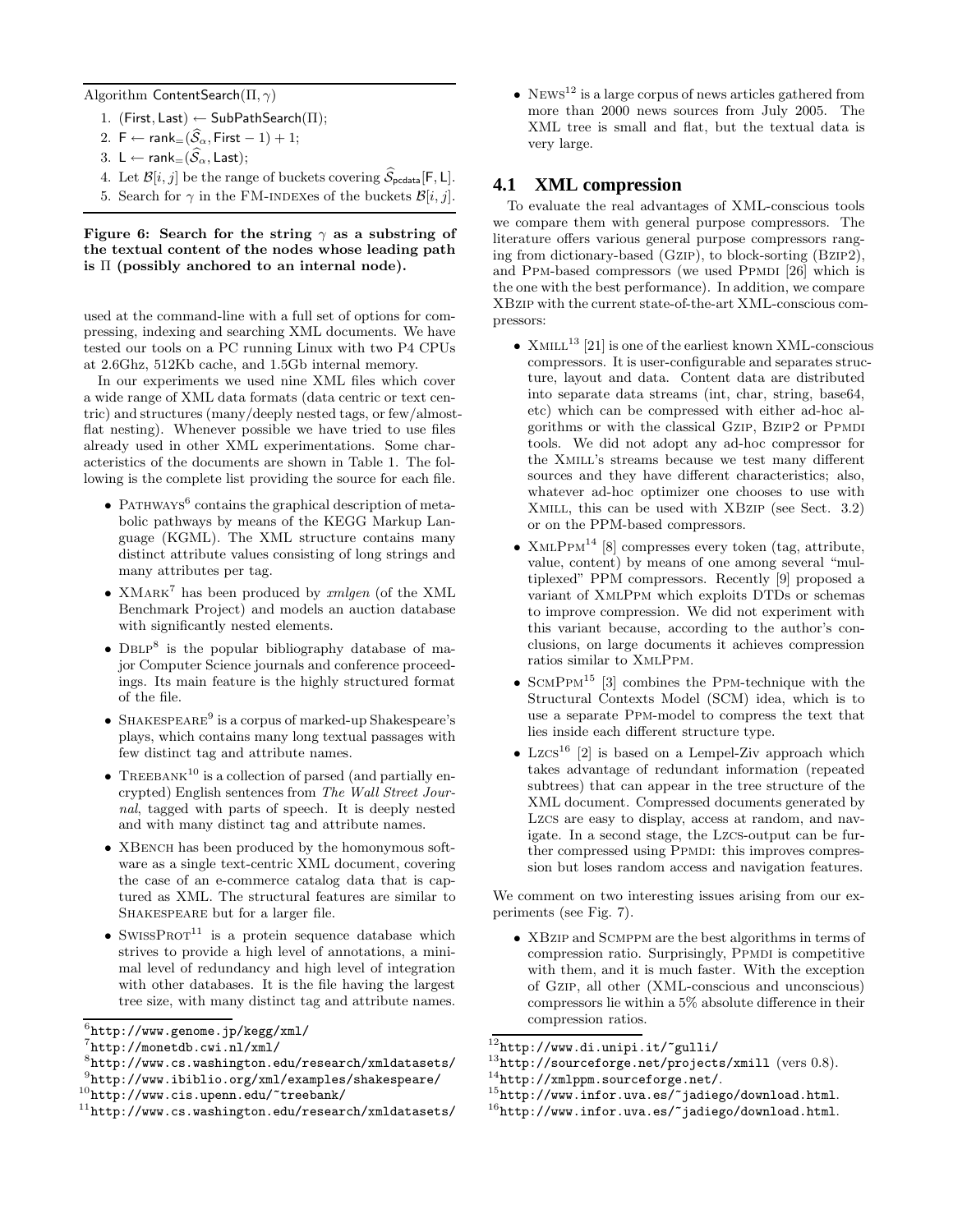| <b>DATASET</b>   | SIZE (BYTES) | <b>TREE SIZE</b> | $\#$ LEAVES | TREE DEPTH<br>MAX/AVG | $\#\text{TAG/ATTR}$<br>DISTINCT) | $ \widehat{\mathcal{S}}_\alpha $ | $ \mathcal{S}_{\texttt{pcdata}} $ |
|------------------|--------------|------------------|-------------|-----------------------|----------------------------------|----------------------------------|-----------------------------------|
|                  |              |                  |             |                       |                                  |                                  |                                   |
| PATHWAYS         | 79.054.143   | 9,338,092        | 5,044,682   | 10<br>3.6             | 49)<br>4.293.410                 | 24.249.238                       | 36.415.927                        |
| <b>XMARK</b>     | 119,504,522  | 5.762.702        | 3.714.508   | 13<br>6.2             | '83)<br>2.048.194                | 15.361.789                       | 85,873,039                        |
| DBLP             | 133,856,133  | 10.804.342       | 7,067,935   | 3.4                   | 3,736,407<br>(40)                | 24,576,759                       | 75,258,733                        |
| SHAKESPEARE      | 7,646,413    | 537.225          | 357.605     | 6.1                   | (22)<br>179.620                  | 1,083,478                        | 4,940,623                         |
| TREEBANK         | 86,082,516   | 7,313,000        | 4,875,332   | 37<br>8.1             | 2,437,668<br>(251)               | 9,301,193                        | 60,167,538                        |
| XBENCH           | 108,672,761  | 7,725,246        | 4,970,866   | 7.2                   | (25)<br>2,754,380                | 7,562,511                        | 85,306,618                        |
| <b>SWISSPROT</b> | 114,820,211  | 13,310,810       | 8,143,919   | 3.9                   | (99)<br>5,166,891                | 30,172,233                       | 51,511,521                        |
| <b>NEWS</b>      | 244,404,983  | 8,446,199        | 4,471,517   | 2.8                   | (9)<br>3,974,682                 | 28,319,613                       | 176,220,422                       |

Table 1: XML documents used in our experiments. The first three files are data centric, the others text centric. Note that columns  $|\hat{\mathcal{S}}_{\alpha}|$  and  $|\hat{\mathcal{S}}_{\text{pdata}}|$  report the byte length of these two strings.



Figure 7: Comparison of XML compressors. Compression ratio (top) and compression time (bottom). Compression times are scaled with respect to GZIP compression time. Note that XMILL, XMLPPM, SCMPPM, and XBzIP all use PPMDI as their base compressor.

• XMILL and XMLPPM are faster than PPMDI over all files except TREEBANK (which is a pathological case for structure and ciphered-content), but they are significantly slower than Gzip (which achieves by far the worst compression). XBz<sub>IP</sub> is from 2 to 6 times slower than Xmill and XmlPpm. Profiling shows that 90% of XBzip running time is spent for the computation of the XBW transform which is currently done using an algorithm requiring quadratic time complexity in the worst case (see Sect. 3.1). This can be easily decreased to linear time by implementing the optimal algorithm described in [11]. The decompression time of XBzip is already comparable to the one of Xmill and XmlPpm.

In summary, the experimental results show that XMLconscious compressors are still far from being a clearly advantageous alternative to general purpose compressors. However, the experiments show also that our simple XBW-based compressor provides the best compression for most of the files. We think that the new compression paradigm introduced with XBW (i.e. first linearize the tree then compress)

is much interesting in the light of the fact that we are simply applying Ppmdi without fully taking advantage of the local homogeneity properties of the strings  $\hat{S}^{\prime}_{\alpha}$  and  $\hat{S}_{\text{pcdata}}$ (see Sects. 2.2 and 3.2). This will be further investigated in a future work.

## **4.2 Searching XML compressed files**

The literature offers various solutions to index XML files [6]. Here we only refer to XML compression formats that support efficient query operations. In Table 2 we compare our XBzipIndex against the best known queriable compressors. We were not able to test XPRESS [23], XGRIND [27] and XQzip [10], because either we could not find their software or we were unable to run it on our XML files. However, whenever possible we show in Table 2 the performance of these tools as reported in their reference papers.

 $\bullet$  HUFFWORD [24] is a variant of the classical HUFFMANcompressor in which the dictionary consists of the tokens (usually words) extracted from the document.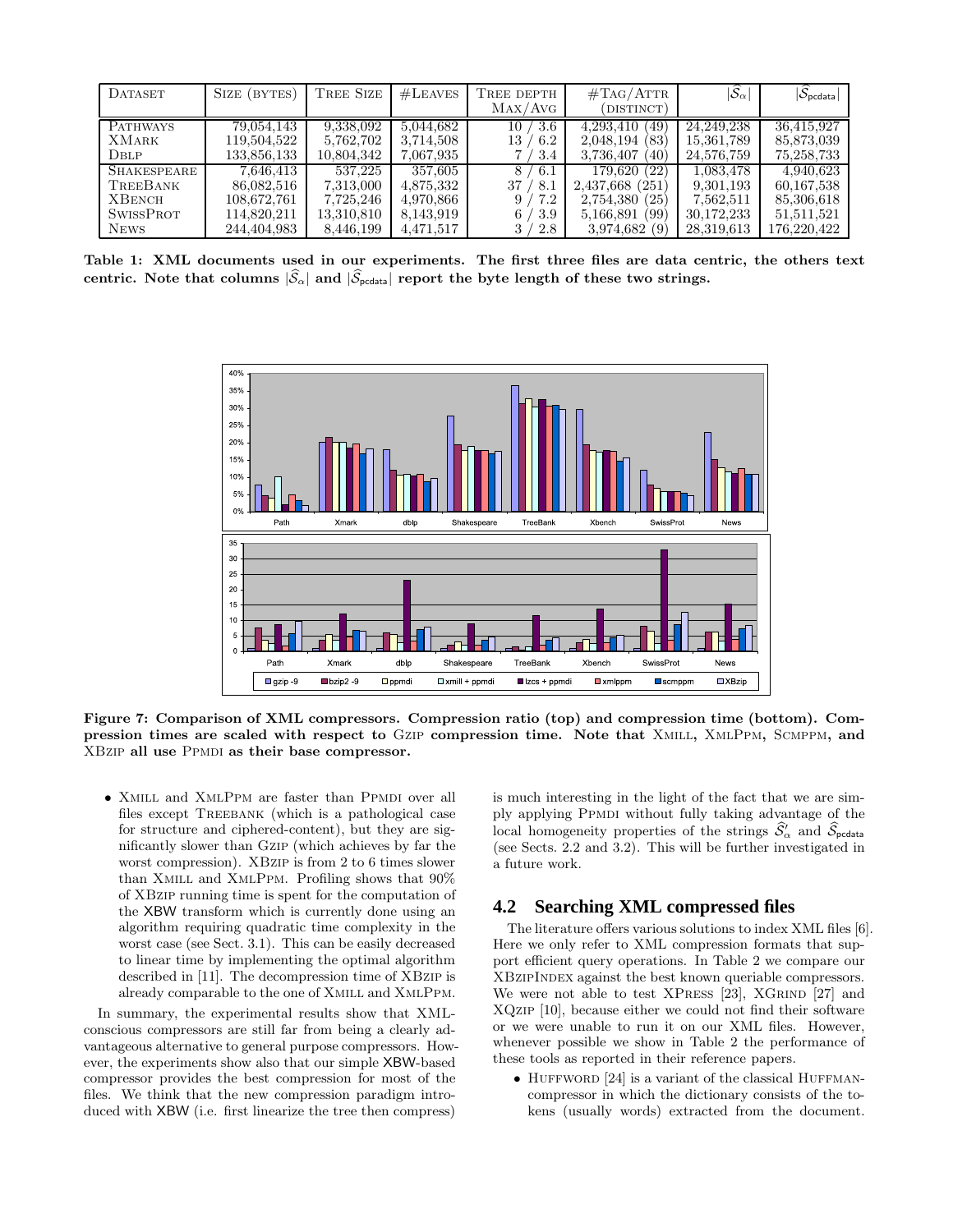| DATASET            | HUFFWORD | XPRESS | XOZIP | <b>BZIP NDEX</b> | X Bzip |
|--------------------|----------|--------|-------|------------------|--------|
| <b>PATHWAYS</b>    | 33.68    |        |       | 3.62             | 1.84   |
| <b>XMARK</b>       | 34.15    |        | 38    | 28.65            | 18.07  |
| <b>D</b> BLP       | 44.00    | 48     | 30    | 14.13            | 9.69   |
| <b>SHAKESPEARE</b> | 42.08    | 47     | 40    | 21.83            | 17.46  |
| TREEBANK           | 67.81    |        | 43    | 54.21            | 29.52  |
| <b>XBENCH</b>      | 44.96    | _      | _     | 19.47            | 15.45  |
| <b>SWISSPROT</b>   | 43.10    | 42     | 38    | 7.87             | 4.66   |
| <b>NEWS</b>        | 45.15    |        | _     | 13.52            | 10.61  |

Table 2: Compression ratio achieved by queriable compressors over the files in our dataset. For XPress and XQzip we report results taken from [23, 10] (the symbol – indicates a result not available in these papers). The comparison between the last two columns allows us to estimate the space overhead of adding navigation and search capabilities to XBzip. Note that we can trade space usage for query time by tuning the parameters of the FM-index [12].

This is the typical storage scheme of (Web) search engines and Information Retrieval tools. Therefore its compression performance can be seen as a lower bound to the storage complexity of these approaches (see e.g.  $[18]$ .

- XPress and XGrind adopt an homomorphic transform to preserve the structure of the XML data. Their compression ratio is usually not competitive with XML compressors because of the fine-granularity of the individually compressed data units. To answer a query, these tools need to scan the whole compressed file. As a result, for large files query time is of the order of tens of seconds. In Table 2 we refer only to XPress because [23] shows that it outperforms XGRIND.
- XQzip removes duplicate subtrees, as in Lzcs, and groups the data into data streams according to the enclosing tag/attribute, as in Xmill. As a result XQzip achieves compression better than XPRESS and XGRIND and close to Xmill; and yet needs the whole scan of the compressed file for subpath and content seareches.

From the previous comments and Table 2 we observe that XBzipIndex significantly improves the compression ratio of the known queriable compressors by 20% to 35% of the original document size. Table 3 details the space required by the various indexing data structures present in XBzipIn-DEX. As expected, the indexing of  $\widehat{S}_{\text{last}}$  and  $\widehat{S}_{\alpha}$  requires negligible space, thus proving again that these two strings are highly compressible and even a simple compressed-indexing approach, as the one we adopted in this paper, pays off. Conversely,  $\widehat{S}_{\text{pcdata}}$  takes most of the space and we plan to improve compression by fine tuning the parameters of the FM-indexes that we use for storing this array (see Sec. 3.3).

As far as query and navigation operations are concerned, we refer to Table 4. Subpath searches are pretty much insensitive to the document size, as theoretically predicted, and indeed require few milliseconds. Navigational operations (e.g. parent, child, block of children) require less than one millisecond in our tests. As mentioned before, all the others queryable compressors—like XPRESS, XGRIND, XQZIP need the whole scanning of the compressed file, thus requiring several seconds for a query, and use much more storage space.

## **5. CONCLUDING REMARKS**

We have adopted the methods in [11] for compressing and searching labelled trees to the XML case and produced

two tools: XBzip, a XML (un)compressor competitive with known XML-conscious compressors but simpler and with guarantees on its compression ratio; XBzIPINDEX that introduces the approach of using full-text compressed indexing for strings and improves known methods by up to 35% while simultaneously improving the search operations by an order of magnitude.

# **6. REFERENCES**

- [1] http://xml.coverpages.org/xml.html.
- [2] J. Adiego, P. de la Fuente, and G. Navarro. Lempel-Ziv compression of structured text. In IEEE Data Compression Conference, 2004.
- [3] J. Adiego, P. de la Fuente, and G. Navarro. Merging prediction by partial matching with structural contexts model. In IEEE Data Compression Conference, page 522, 2004.
- [4] A. Arion, A. Bonifati, G. Costa, S. D'Aguanno, I. Manolescu, and A. Pugliese. XQueC: pushing queries to compressed XML data. In VLDB, 2003.
- [5] D. Benoit, E. Demaine, I. Munro, R. Raman, V. Raman, and S. Rao. Representing trees of higher degree. Algorithmica, 2005.
- [6] B. Catania, A. Maddalena, and A. Vakali. XML document indexes: a classification. In IEEE Internet Computing, pages 64–71, September-October 2005.
- [7] T. Chen, J. Lu, and T. W. Lin. On boosting holism in XML twig pattern matching using structural indexing techniques. In ACM Sigmod, pages 455–466, 2005.
- [8] J. Cheney. Compressing XML with multiplexed hierarchical PPM models. In IEEE Data Compression Conference, pages 163–172, 2001.
- [9] J. Cheney. An empirical evaluation of simple DTD-conscious compression techniques. In WebDB, 2005.
- [10] J. Cheng and W. Ng. XQzip: Querying compressed XML using structural indexing. In International Conference on Extending Database Technology, pages 219–236, 2004.
- [11] P. Ferragina, F. Luccio, G. Manzini, and S. Muthukrishnan. Structuring labeled trees for optimal succinctness, and beyond. In IEEE Focs, pages 184–193, 2005.
- [12] P. Ferragina and G. Manzini. An experimental study of a compressed index. Information Sciences, 135:13–28, 2001.